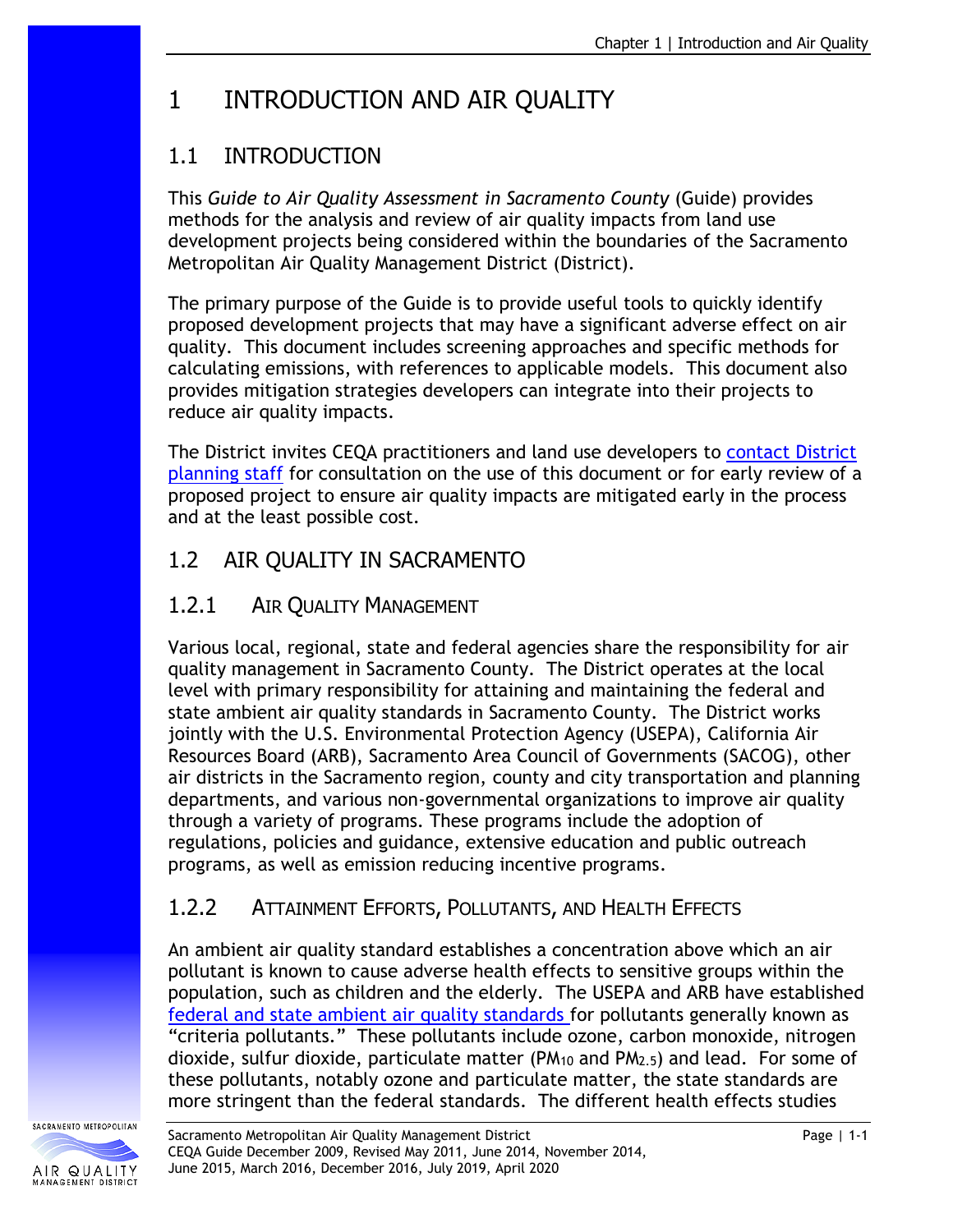considered during the standard-setting process and the interpretation of the studies generally explain the differences in the standards. In addition to the federally listed pollutants, ARB has established standards for sulfates, hydrogen sulfide, vinyl chloride and visibility reducing particles. In general, the air quality standards are expressed as a measure of the amount of pollutant per unit of air over a period of time (e.g., the state  $PM_{10}$  standard is 50  $\mu$ g/m<sup>3</sup> over 24-hours).

Sacramento County does not attain the following state and federal ambient air quality standards (AAQS)(as of 3/5/2020):

1-hour state ozone standard 8-hour federal and state ozone standards 24-hour federal particulate matter PM<sub>2.5</sub> standard 24-hour and annual state particulate matter PM<sub>10</sub> standards

Updates to attainment status can be found at the District's website [\(http://www.airquality.org/air-quality-health/air-quality-pollutants-and](http://www.airquality.org/air-quality-health/air-quality-pollutants-and-standards)[standards\)](http://www.airquality.org/air-quality-health/air-quality-pollutants-and-standards). Maps showing attainment boundaries can be found at EPA's website [\(http://www.epa.gov/region09/air/maps/index.html\)](http://www.epa.gov/region09/air/maps/index.html).

An "attainment" designation for an area signifies that pollutant concentrations did not exceed the established standard. In most cases, areas once out of attainment then re-designated as attainment must develop and implement maintenance plans which are designed to assure continued compliance with the standard.

In contrast to attainment, a "nonattainment" designation indicates that a pollutant concentration has exceeded the established standard. Some pollutants are further classified based on severity. To identify the severity of the problem and the extent of planning and actions required to meet the standard, nonattainment areas are assigned a classification that is commensurate with the severity of their air quality problem (e.g., moderate, serious, severe, extreme).

Finally, an unclassified designation indicates that there is insufficient data for determining attainment or nonattainment.

Because Sacramento County does not meet the air quality standards for ozone, Sacramento County as part of the larger [Sacramento Federal Ozone Nonattainment](http://www.airquality.org/air-quality-health/air-quality-plans)  [Area \(SFNA\)](http://www.airquality.org/air-quality-health/air-quality-plans) is designated a "severe" nonattainment area for the *federal eight hour ozone standard*, and is designated a "serious" nonattainment area for the *state one hour ozone standard*.

Sacramento County is designated nonattainment for the state 24 hour and annual PM<sub>10</sub> standards and the federal 24 hour PM<sub>2.5</sub> standard. On July 15, 2013, EPA recognized that Sacramento County attained the federal 24 hour PM2.5 standard, but EPA has not yet redesignated the area to attainment [\(http://www.gpo.gov/fdsys/pkg/FR-2013-07-15/pdf/2013-16785.pdf\)](http://www.gpo.gov/fdsys/pkg/FR-2013-07-15/pdf/2013-16785.pdf). On October 28, 2013, Sacramento County was designated attainment for the federal 24 hour

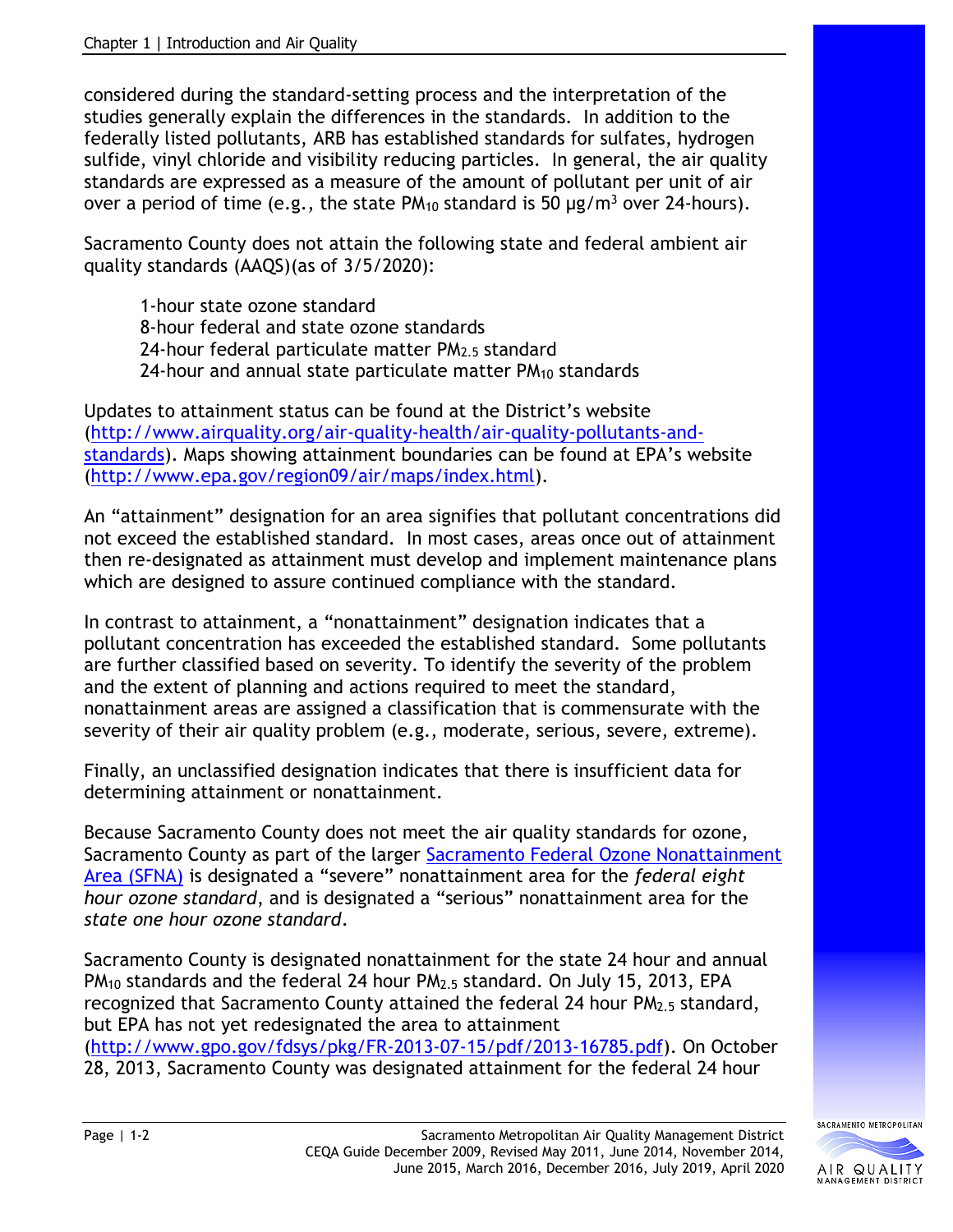PM<sub>10</sub> standard. The [District](http://www.airquality.org/air-quality-health/air-quality-plans) website provides additional information on the current attainment and maintenance plans.

The District has developed regulations and programs to minimize emissions of all air pollutants – particularly those that exceed state and federal standards. Due in part to the implementation of these regulations and programs, the Sacramento region's air quality continues to improve [\(http://www.airquality.org/air-quality](http://www.airquality.org/air-quality-health/air-quality-plans/air-quality-trends)[health/air-quality-plans/air-quality-trends\)](http://www.airquality.org/air-quality-health/air-quality-plans/air-quality-trends).

The next sections focus on each air pollutant, with more detail provided on those pollutants for which Sacramento exceeds state and federal standards. Health effects information was obtained from ARB on the California Ambient Air Quality [Standards](http://www.arb.ca.gov/research/aaqs/caaqs/caaqs.htm) and the District's [Spare the Air Health Effects.](http://www.sparetheair.com/health.cfm?page=healthoverall)

#### **OZONE**

The concentration of ground level ozone, commonly referred to as smog, is greatest on hot, windless, sunny, summer days. Ozone is not emitted directly into the air, but forms through a complex series of chemical reactions between two directly emitted ozone precursors: reactive organic gases (ROG) and nitrogen oxides  $(NO_x)$ . These reactions occur over time in the presence of sunlight. Ground level ozone formation can occur in a matter of hours under ideal conditions. The time required for ozone formation allows the reacting compounds to spread over a large area, producing a regional pollution concern.

The principal sources of ROG and NOx are the combustion of fuels and the evaporation of solvents, paints, and fuels. Mobile sources emit over 65% of the combined ROG and NOx emissions in Sacramento County, according to the 2012 edition of ARB's [Emissions](http://www.arb.ca.gov/ei/emissiondata.htm) Inventory (published in 2013).

Ozone is a public health concern because it is a respiratory irritant that increases susceptibility to respiratory infections and diseases, and because it can harm lung tissue at high concentrations. Ozone can cause constriction of the airways, forcing the respiratory system to work harder in order to provide oxygen. It can also lead to other health problems:

- Aggravated respiratory disease such as emphysema, bronchitis and asthma;
- Damage to deep portions of the lungs, even after symptoms such as coughing or a sore throat disappear;
- Wheezing, chest pain, dry throat, headache or nausea;
- Reduced resistance to infection;
- Increased fatigue;
- Weakened athletic performance; and
- Cardiovascular disease.

In addition, ozone can cause substantial damage to leaf tissues of crops and natural vegetation and can damage many natural and manmade materials such as rubber, fabric and plastics.

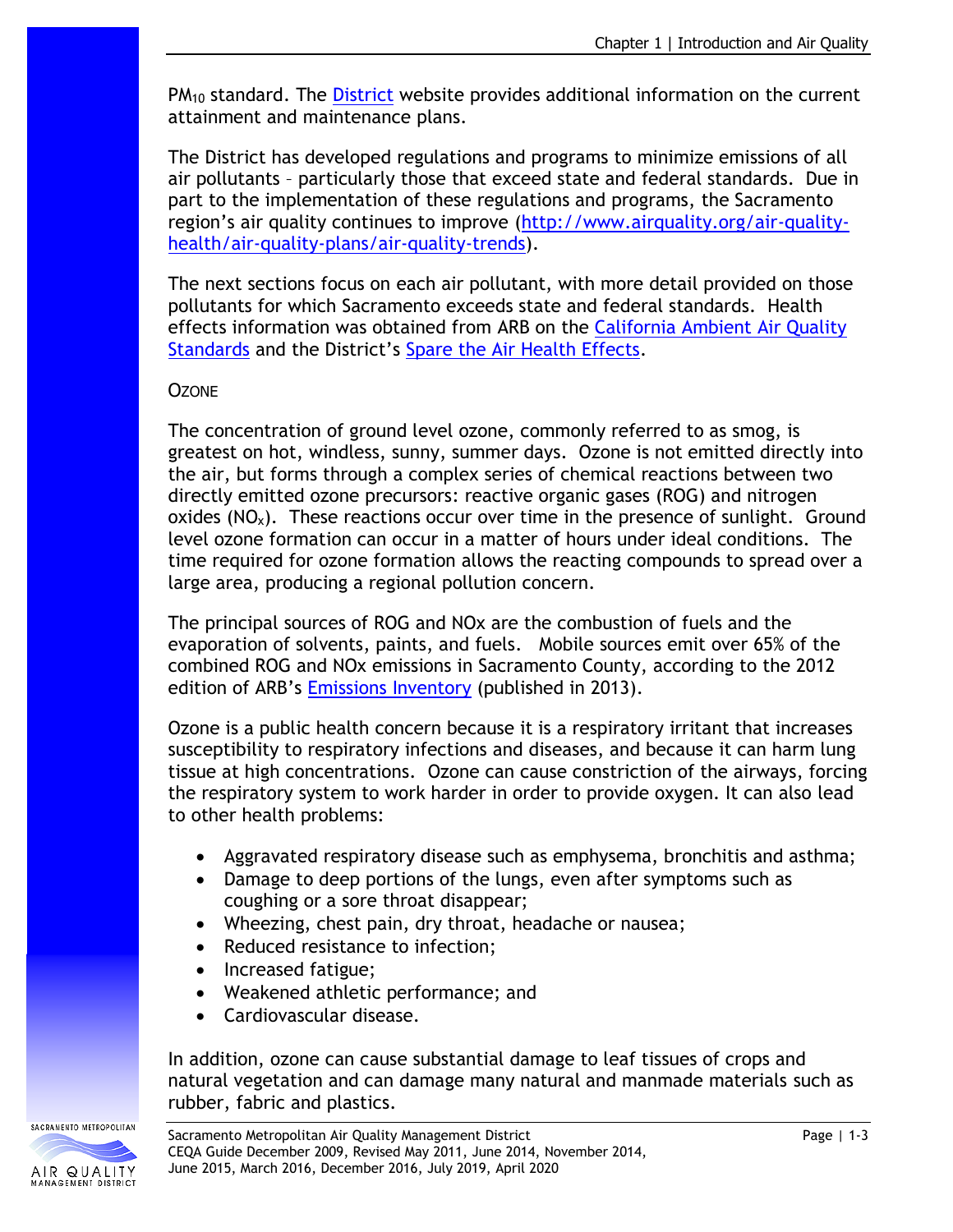#### PARTICULATE MATTER

Particulate matter (PM) is a complex mixture of solids and liquids that may contain soot, smoke, metals, nitrates, sulfates, dust, water and tire rubber. It can be directly emitted, as in smoke from a fire, or it can form in the atmosphere from reactions of gases such as nitrogen oxides. PM can remain in the atmosphere for many days before it is removed by rainout, washout, and gravitational settling.

There are many sources of PM emissions, including combustion, industrial and agricultural processes, grading and construction, and motor vehicle use. The PM emissions associated with motor vehicle use include tail pipe, brake and tire wear emissions, as well as road dust. PM emissions also result from wood burning in fireplaces and stoves, and agricultural burning.

The level of PM that is less than 10 microns in size in the air is a public health concern because PM can bypass the body's natural filtration system more easily than larger PM, and can lodge deep in the lungs. The size of particles is directly linked to their potential for causing health impacts. Fine particles less than 2.5 microns in size pose the greatest threat. They can block the flow of oxygen from the lungs to the bloodstream and can also pass from the lungs to the bloodstream and heart. Scientific studies have linked long-term PM pollution, especially fine particles, with significant health problems including:

- Increased respiratory symptoms, such as irritation of the airways, coughing or difficulty breathing;
- Decreased lung function;
- Aggravated asthma;
- Development of chronic respiratory disease in children;
- Development of chronic bronchitis or chronic obstructive lung disease;
- Irregular heartbeat;
- Heart attacks;
- Premature death in people with heart or lung disease, including death from lung cancer;
- Increased blood pressure;
- Stroke;
- Thrombosis (blood clots leading to obstruction);
- Arthritis;
- Reduced cognitive ability in children; and
- Preterm births.

#### OTHER CRITERIA POLLUTANTS

The following discussion provides information on the other criteria pollutants for which the USEPA and ARB have set ambient air quality standards, but Sacramento County currently attains. Most of these pollutants are generated by motor vehicles, although industry and other stationary sources also emit varying levels of the pollutants.

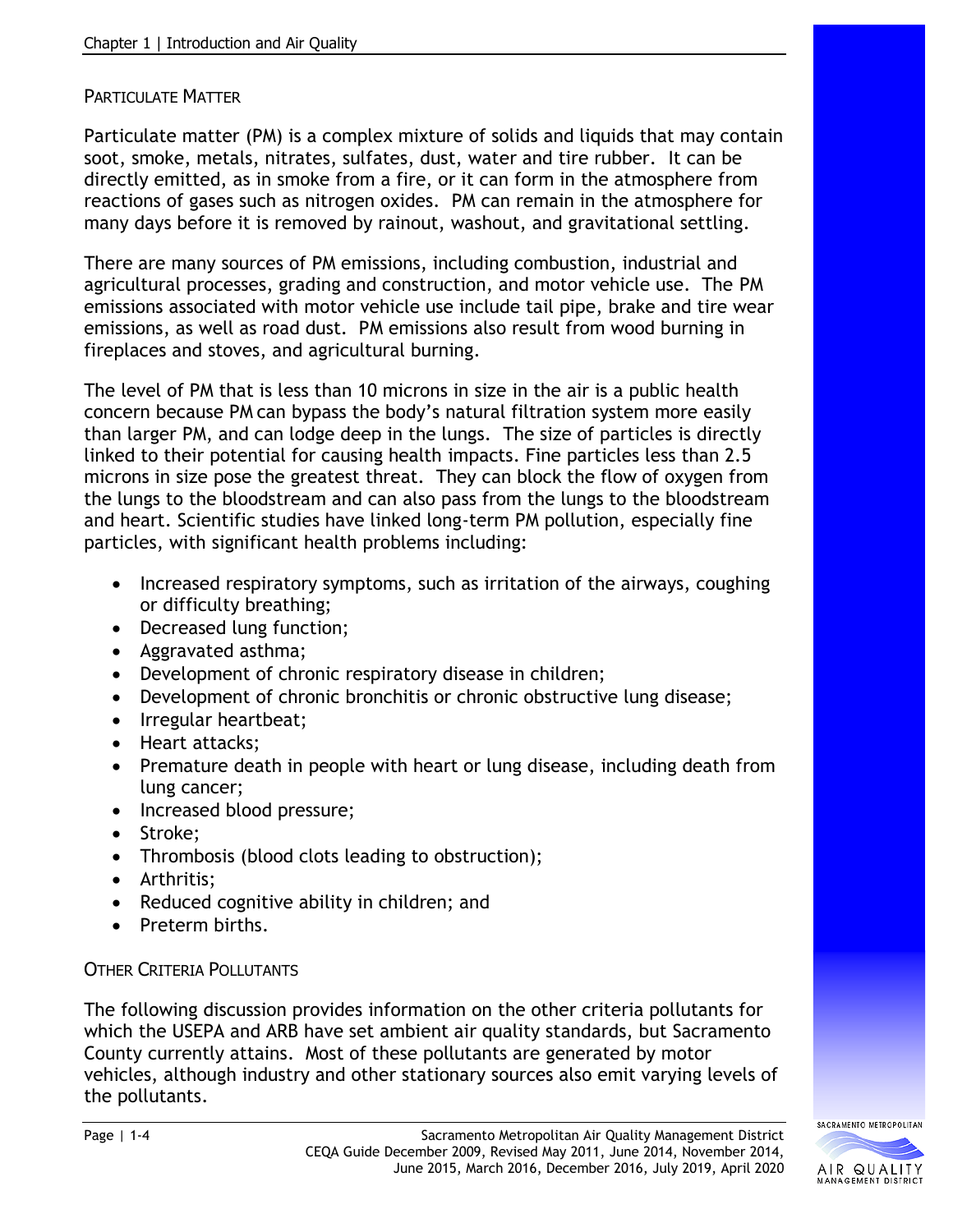#### Carbon Monoxide

Carbon Monoxide (CO) is an odorless, colorless gas that is formed by incomplete combustion and is primarily a winter pollution problem due to cold stagnant weather conditions. Motor vehicle emissions are the dominant source of CO in Sacramento County.

At high concentrations, CO reduces the oxygen-carrying capacity of the blood and can cause dizziness, headaches, unconsciousness, and even death. Relatively low concentrations of CO can significantly affect the amount of oxygen in the bloodstream because CO binds to red blood cells more readily than oxygen. According to ARB, exposure to CO is especially harmful to those with heart disease because the heart has to pump harder to get enough oxygen to the body. CO exposure has been associated with aggravation of angina pectoris and other aspects of coronary heart disease, decreased exercise tolerance in people with peripheral vascular disease and lung disease, impairment of central nervous system functions, and possible increased risk to fetuses.

Emissions and ambient concentrations of CO decreased dramatically in Sacramento County with the introduction of the catalytic converter emission control technology for on-road motor vehicles in 1975 and reformulated vehicle fuels required by the 1990 Clean Air Act amendments. No exceedances of the state or federal standards for CO have been recorded at a monitoring station in Sacramento County since 1993. Both CARB and EPA have redesignated Sacramento County as an attainment area for CO, for the CAAQS in 1997 and the NAAQS on June 1, 1998, respectively. **As of June 1, 2018, the US EPA documented that transportation conformity requirements no longer apply for CO in the Sacramento region. Sacramento has demonstrated 20 years of maintenance of the federal 8-hour CO standard.**

#### Nitrogen Dioxide (NO2)

 $NO<sub>2</sub>$  is a reddish brown gas that is a by-product of fuel combustion, mostly from motor vehicle and industrial sources. Aside from its contribution to ozone and particulate matter formation, nitrogen dioxide can increase the risk of acute and chronic respiratory disease.  $NO<sub>2</sub>$  can reduce visibility and can be seen as the active coloring agent in a brown cloud on high pollution days, especially when both  $NO<sub>2</sub>$  and high ozone levels are present.

#### Lead (Pb)

As a result of regulatory efforts to reduce the content of lead in gasoline, the contribution of lead from the transportation sector has been substantially reduced. Industrial activities and general aviation activities are the major sources of lead emissions. ARB reports the effects from inhalation of lead include impaired blood formation and nerve conduction. Lead can adversely affect the nervous, reproductive, digestive, immune, and blood-forming systems. Symptoms can include fatigue, anxiety, short-term memory loss, depression, weakness in the extremities, and learning disabilities in children. Lead also causes cancer.

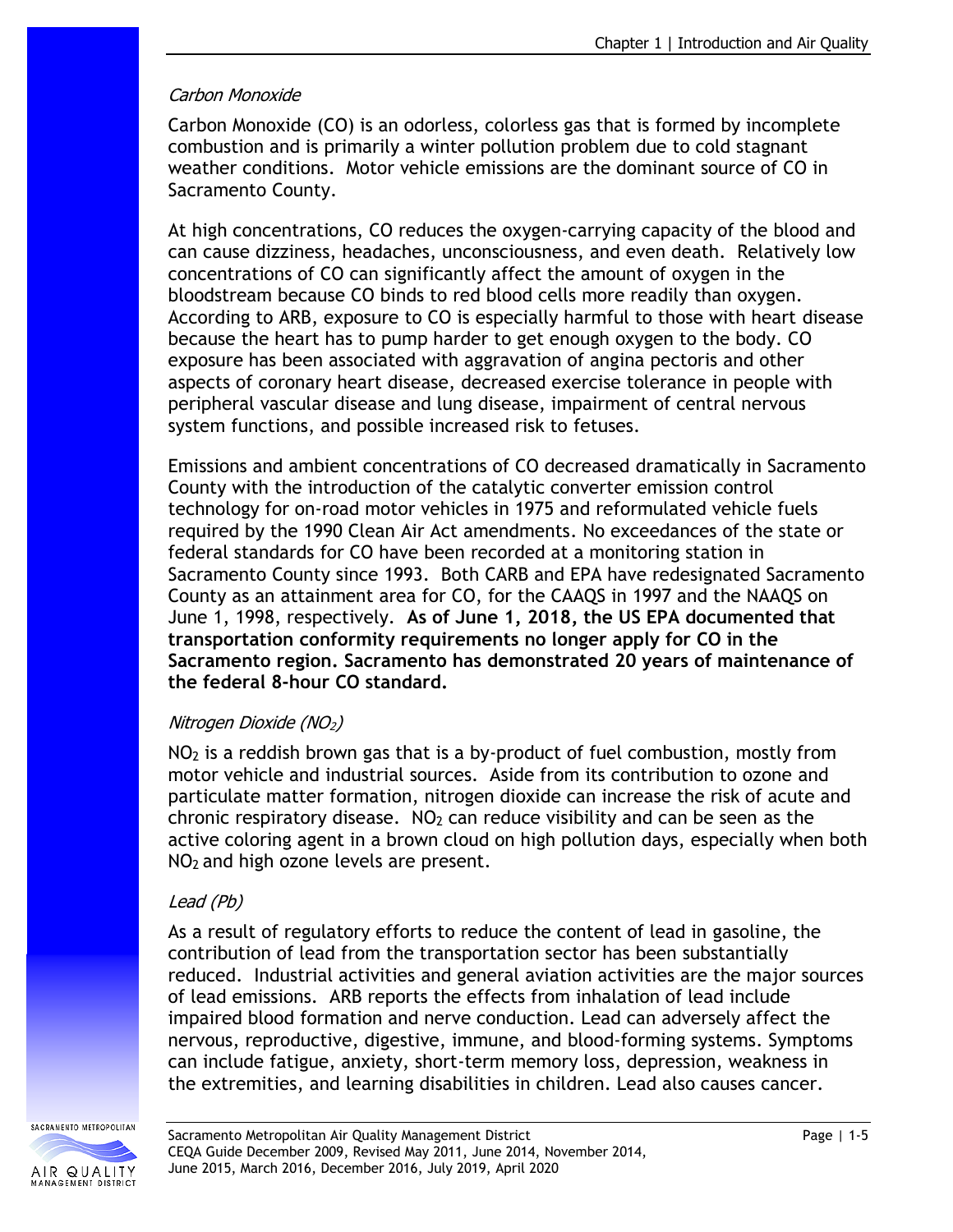### Sulfur Dioxide (SO2)

Sulfur dioxide is produced by the combustion of sulfur-containing fuels, such as oil,  $\alpha$  coal and diesel.  $SO<sub>2</sub>$  is a colorless gas with a strong odor. Like nitrogen dioxide, sulfur dioxide can irritate lung tissue and increase the risk of acute and chronic respiratory disease. Sulfur oxides also contribute to particulate matter formation.

#### ADDITIONAL HEALTH ANALYSIS

In December 2018 the California Supreme Court issued a decision in the Sierra Club v. County of Fresno (2018) 6 Cal. 5th 502 case regarding the Friant Ranch project. The Court determined that air quality analysis should include a reasonable effort to connect a project's air quality impacts to likely health consequences or explain in meaningful detail why it is not feasible to do so. The District provides guidance to address the Friant Ranch ruling in [Chapter 4.](http://www.airquality.org/Businesses/CEQA-Land-Use-Planning/CEQA-Guidance-Tools)

#### TOXIC AIR CONTAMINANTS

Toxic air contaminants (TACs) are airborne pollutants that may be expected to result in an increase in mortality or serious illness or which may pose a present or potential hazard to human health. [Chapter 5, TAC Emissions](http://www.airquality.org/Businesses/CEQA-Land-Use-Planning/CEQA-Guidance-Tools) provides a description of health effects, risk management and emission trends for TACs.

#### GREENHOUSE GASES

The warming trend of the earth's atmosphere, also known as climate change, is related to the release of greenhouse gases (GHG) into the atmosphere. The GHGs of main concern are carbon dioxide  $(CO_2)$ , methane  $(CH_4)$ , and nitrous oxide  $(N_2O)$ . Changes in climate may lead to sea level rise and changes to agriculture production, water supply, ecosystem sustainability and weather patterns. Increases in wildland fires and more extreme heat days leading to ozone formation have direct impacts to air quality in Sacramento County. Elevated GHG concentrations will not likely cause direct health impacts. However, severe heat waves, increased ozone and PM levels, and expanded ranges and transmission of some diseases may lead to serious health effects. [Chapter 6, Greenhouse Gas](http://www.airquality.org/Businesses/CEQA-Land-Use-Planning/CEQA-Guidance-Tools)  [Emissions](http://www.airquality.org/Businesses/CEQA-Land-Use-Planning/CEQA-Guidance-Tools) provides more information regarding regulatory efforts, managing GHG emissions, and satisfying the requirement to analyze GHG impacts in CEQA.

### 1.2.3 AIR QUALITY INFLUENCES

Air quality is monitored by the District and ARB at various locations in Sacramento County to determine which air quality standards are being violated and to direct the District's emission reduction efforts, such as developing attainment plans, rules, incentive programs, etc. Air quality data for most [monitoring stations](http://www.airquality.org/Businesses/CEQA-Land-Use-Planning/CEQA-Guidance-Tools) and pollutants being monitored can be obtained (via queries) from ARB's [Aerometric](http://www.arb.ca.gov/adam/welcome.html)  [Data Analysis and Management](http://www.arb.ca.gov/adam/welcome.html) System and USEPA's Air [Data Now](https://www.epa.gov/outdoor-air-quality-data) website. The air quality in Sacramento County is largely influenced by the following factors: emissions, geography, and meteorology (wind, atmospheric stability and sunlight).

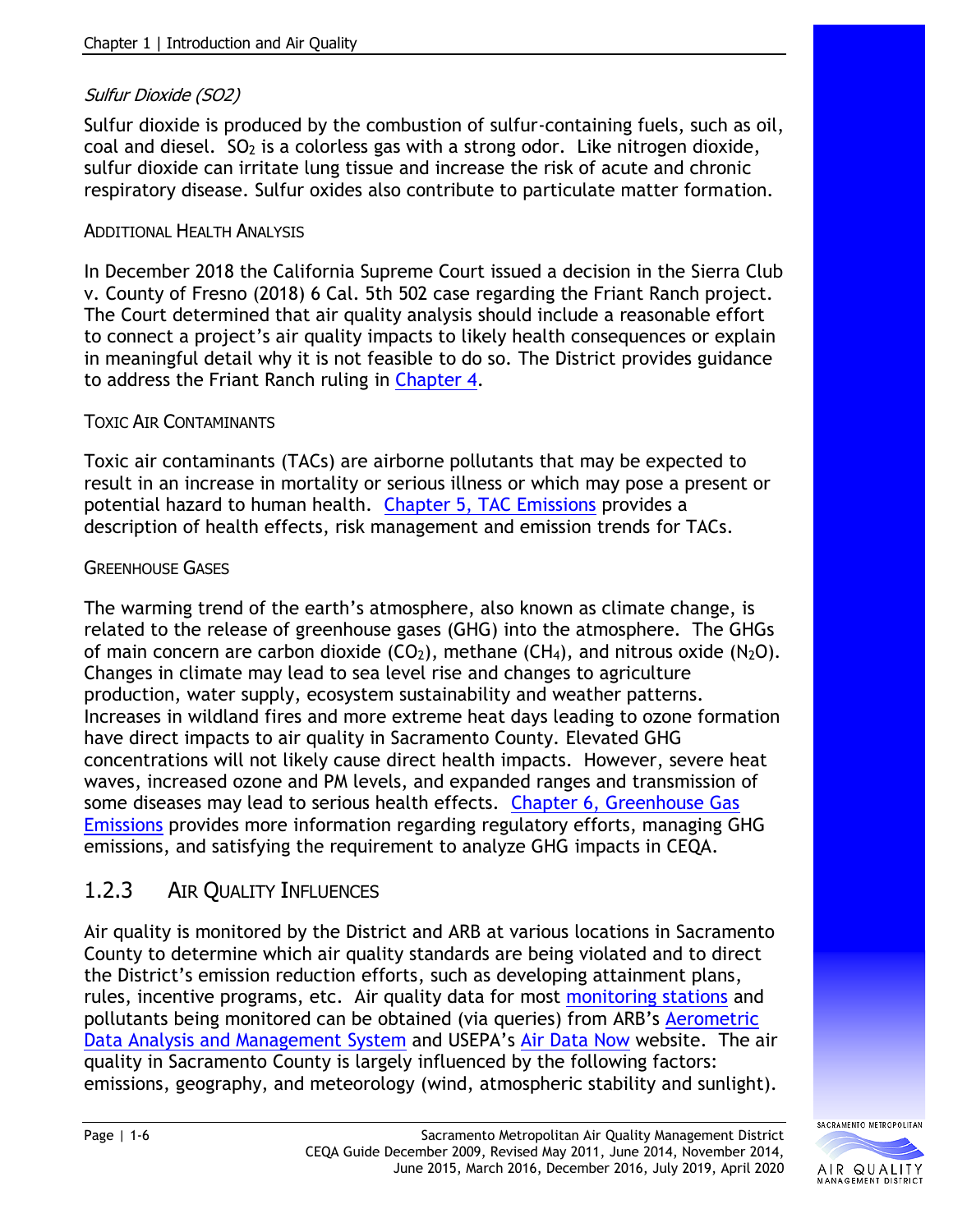#### **EMISSIONS**

The [emission inventory in Sacramento County](http://www.arb.ca.gov/ei/emissiondata.htm) is comprised of both man-made (anthropogenic) and natural sources. Natural emission sources include biogenic (vegetation) hydrocarbons, natural wind-blown dust and wildfires. Anthropogenic sources include emissions from stationary, area and mobile sources.

Stationary sources consist of a single emission source with an identified emission point, such as a stack, at a facility. Facilities can have multiple emission point sources located onsite. Stationary sources are usually part of manufacturing and industrial processes. Examples of these sources include boilers, electric power plants, and other types of combustion and processing equipment.

Area sources are small emission sources that are widely distributed, but are cumulatively substantial because there are many. Examples include residential gas-fired water heaters, painting operations, gas-powered lawn mowers, agricultural fields, and consumer products such as barbecue lighter fluid and aerosol sprays.

Mobile sources include on-road and off-road motorized vehicles. On-road mobile sources typically include automobiles and trucks that operate on public roadways. Off-road mobile sources include aircraft, ships, trains, and self-propelled construction equipment that operate in areas other than a public roadway. Emissions from mobile sources are either "direct," or "indirect." Direct emissions are tailpipe emissions. "Indirect" refers to emissions that result because a facility, building, structure, installation, real property, road, or highway attracts a mobile source and resulting emissions.

Trends in emissions for Sacramento County are reported in the [California Almanac](http://www.arb.ca.gov/aqd/almanac/almanac.htm)  [of Emissions and Air Quality](http://www.arb.ca.gov/aqd/almanac/almanac.htm) and [http://www.airquality.org/air-quality-health/air](http://www.airquality.org/air-quality-health/air-quality-plans/air-quality-trends)[quality-plans/air-quality-trends.](http://www.airquality.org/air-quality-health/air-quality-plans/air-quality-trends) Historical levels of criteria and toxic air contaminants are documented in multiple tables in the Almanac, which is published periodically.

In 2009 the first inventory of [greenhouse gas emissions \(GHG\) for unincorporated](http://www.green.saccounty.net/Documents/Final_SACCTY_GHG_June09_stacked_small.pdf)  [Sacramento County and the incorporated cities](http://www.green.saccounty.net/Documents/Final_SACCTY_GHG_June09_stacked_small.pdf) was prepared and published. Since that time, many local agencies have conducted emission inventory updates and projections in their climate action planning and GHG reduction efforts. The District tracks local agency climate action planning on its website: [http://www.airquality.org/air-quality-health/climate-change/local-regional](http://www.airquality.org/air-quality-health/climate-change/local-regional-efforts)[efforts.](http://www.airquality.org/air-quality-health/climate-change/local-regional-efforts)

#### **GEOGRAPHY**

Sacramento County is located within the boundaries of the Sacramento Valley Air Basin. The Sacramento Valley Air Basin is bounded by the North Coast Ranges on the west and the Northern Sierra Nevada Mountains on the east. The intervening terrain is flat. Sacramento is often described as a bowl shaped valley. The